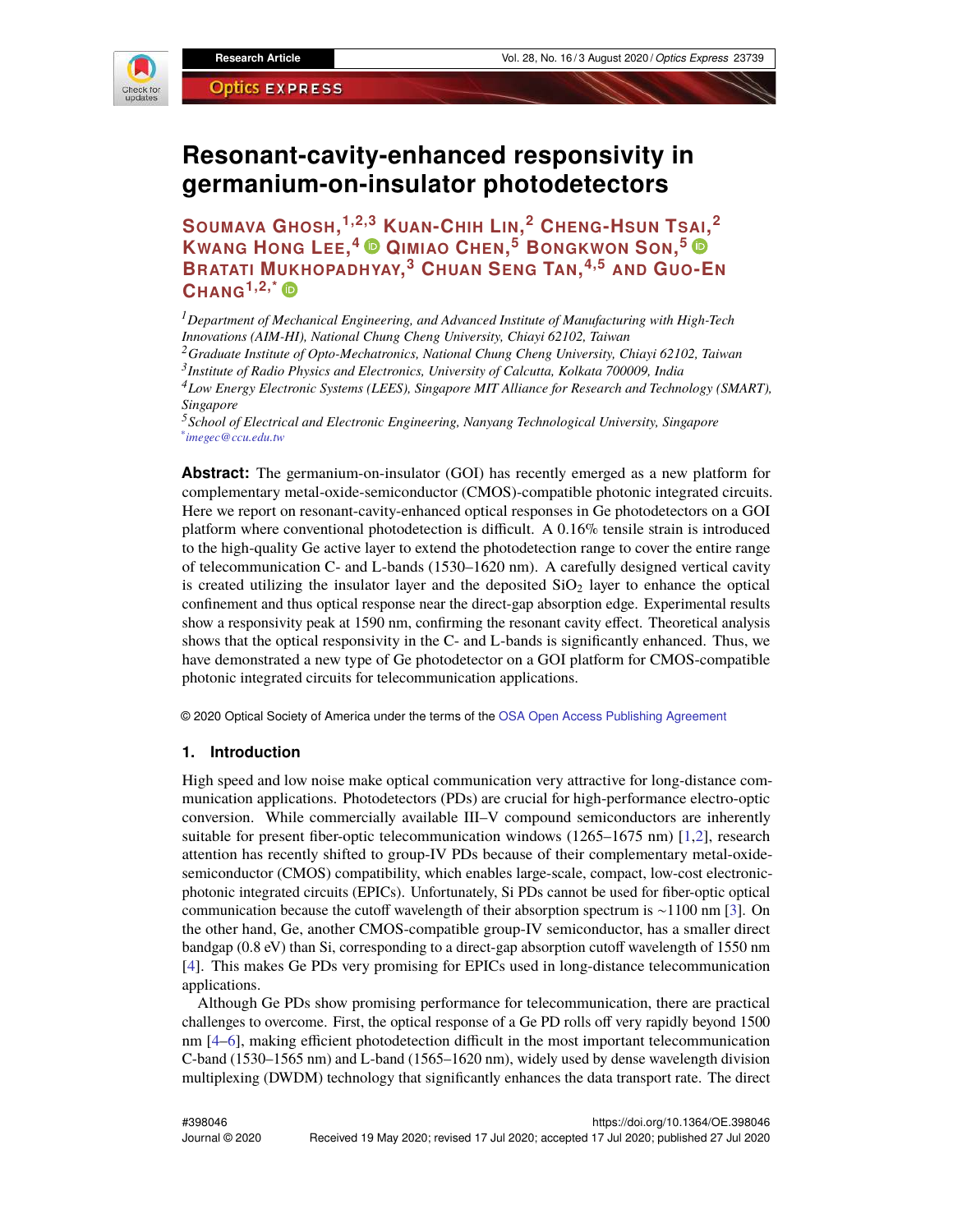bandgap of Ge can be reduced by Sn-alloying [6–9] and by imparting tensile strain to extend the photodetection range [10–12]. By directly growing Ge on Si, a tensile strain of ∼0.2% can be introduced, redshifting the direct-gap absorption edge and thus covering the telecommunication C-band and a large part of the L-band. However, epitaxy of Ge on Si leads to a defective Si/Ge interface due to the large lattice mismatch  $(>4\%)$  between Si and Ge, degrading the material quality and thus device performance. In addition, the optical confinement between Si and Ge is weak, because their refractive indices differ only slightly. Although growing Ge on Si-on-insulator (SOI) substrates can enhance the optical confinement and thus the optical responsivity [13], the problem of the defective Ge/Si interface remains.

Recently, Ge-on-insulator (GOI) platforms have attracted increasing attention for future CMOS-compatible electronic and photonic applications. The quality of the Ge layer can be significantly improved compared to that of Ge-on-Si structures, as the defective region which increases the dark current of Ge PDs is absent [14–18]. In addition, the introduction of an insulator layer between the Si and Ge can provide better optical confinement for the Ge active layer, enhancing the optical responses of the devices. To date, only a few Ge PDs on GOI have been demonstrated with photodetection range extended by tensile strain [14–17]. However, very little has been done to enhance the optical responsivity of Ge PDs on GOI by improving the optical confinement of the Ge active layer.

In this letter, we demonstrate, to the best of our knowledge for the first time, resonantcavity-enhanced responsivity in Ge PDs on a GOI platform for efficient photodetection in the telecommunication C- and L-bands. A tensile strain is introduced into the Ge layer to reduce the direct bandgap, thereby extending the photodetection range. In addition, the insulator in the GOI platform provides excellent optical confinement because it has a much smaller refractive index than Ge, and thereby creates a vertical cavity for enhancing the optical responsivity of the device. By carefully designing the vertical cavity, the optical responsivity of the Ge PD near the absorption band edge can be significantly enhanced, and thus efficient photodetection in the telecommunication C- and L-bands can be achieved.

# **2. Device design**

Figure 1(a) illustrates the design of our surface-illuminated Ge PD on a GOI platform. The GOI sample used in this study was fabricated using wafer-bonding and layer transfer techniques [16]. The layer structure, consisting of a top Ge layer and an insulator layer comprising 312-nm-thick  $SiO<sub>2</sub>$ , 50-nm-thick SiN, and 216-nm-thick  $SiO<sub>2</sub>$  layers, is schematically displayed in Fig. 1(b). Note that although the top Ge layer was unintentionally doped, it has an *n*-type background doping concentration of ~6 × 10<sup>16</sup> cm<sup>−3</sup>. The top Ge layer acts as the photon-absorbing layer. It is passivated by a  $SiO<sub>2</sub>$  layer. Two metal pads are placed on top of the Ge layer. Carriers can be generated in the Ge active layer when it is illuminated by normally incident photons. When a bias voltage is applied across the metal pads, the induced electric field sweeps the photogenerated carriers to the metal pads, causing an electric current to flow. In addition, because of the large contrast between their refractive indices (*n*∼1.45) and that of Ge (*n*∼4.2), the insulator and the deposited  $SiO<sub>2</sub>$  layer act as the bottom and top reflectors of a vertical cavity capable of effective optical confinement, thus enabling a multiple-pass reflection scheme and recycling of light not initially absorbed by the Ge active layer. When the resonant condition is reached, the light field in the cavity can be built up by constructive interference, thereby enhancing the responsivity.

The resonant conditions are strongly dependent on the cavity length (the thickness of the Ge active layer, *t*). This length must be carefully designed to shift the resonant wavelength to the detection wavelength region of interest, in this case that of the telecommunication Cand L-bands. Finite-element-method (FEM) analysis was performed to determine the resonant wavelength of the device and the field distribution; a plane wave was used as the light source and the material dispersion was taken into account  $[19]$ . Figure 1(c) shows simulated reflectivity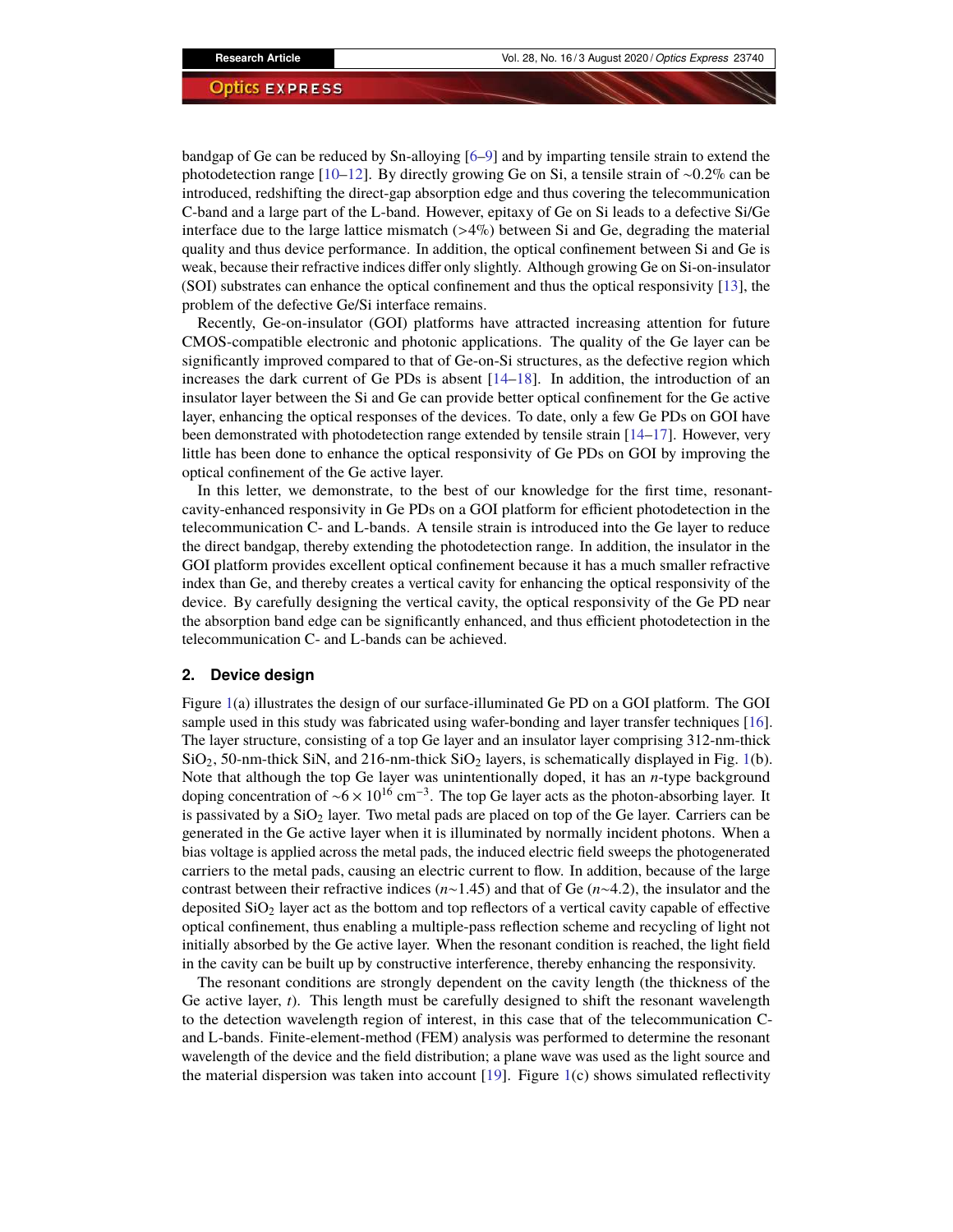

**Fig. 1.** (a) Schematic diagram of resonant-cavity-enhanced Ge photodetector on a Ge-oninsulator (GOI) platform. (b) Layer structure of the GOI platform. (c) Simulated reflectivity spectra at the  $air/SiO<sub>2</sub>$  interface of the device with different Ge thicknesses.

at the air/ $SiO<sub>2</sub>$  interface of the device with different Ge layer thicknesses. The spectra display ripple structures attributed to the interference in the layers; the reflectivity minima represent constructive interference in the cavity [20]. As the thickness of the Ge active layer increases, these reflectivity minima redshift. Since we aim to enhance the responsivity of the device in the C- and L-bands, the optimal thickness of the Ge layer is in the range of 900–1000 nm. Based on the simulation results, the thickness of the top Ge layer in the GOI sample was carefully thinned by chemical-mechanical planarization (CMP) to the target thickness, and a thickness of 960 nm was achieved.

# **3. Material characterization**

The sample was characterized by cross-sectional transmission electron microscopy (XTEM), atomic force microscopy (AFM), and Raman microscopy; the results are presented in Fig. 2. Figure 2(a) shows the XTEM image of the sample, reveal clear and flat interfaces between layers. Figures 2(b) and 2(c) show the high-resolution XTEM images in the Ge layer and at the  $Ge/SiO<sub>2</sub>$  interface. No apparent threading dislocations were observed since the defective region has been removed. A flat surface with an excellent root mean square (RMS) roughness of only 0.4 nm was obtained. Figure 2(d) shows the AFM image of the surface of the GOI sample. In addition, from etch-pit experiments, we obtained an average threading dislocation density (TDD) of  $2.5 \times 10^7$  cm<sup>-2</sup> for the GOI sample, which is comparable with good-quality Ge films on silicon substrates with a typical TDD of  $2 \times 10^{7}$ cm<sup>-2</sup> [18]. These results confirm the good material quality of the GOI sample. Figure 2(e) shows the measured spectrum compared with that of bulk Ge. (The Raman experiments were carried out using a 532 nm laser under a back-scattering scheme in which the LO-mode phonon was measured. The light penetration depth (*d*) for the 532 nm laser was estimated to be ∼20 nm from *d*=1/α, where α is the absorption coefficient and the value for Ge at 532 nm is 577214 cm<sup>-1</sup> [19], ensuring the detection of Raman signals from the Ge layer only.) For bulk Ge, a peak at 300 cm<sup>-1</sup> was observed, associated with the Ge-Ge LO phonon mode. For the GOI sample, the Ge-Ge LO phonon mode was observed at 299.31  $cm^{-1}$ . This shift is attributable to the strain induced during the fabrication of the sample, indicating that the top Ge layer was biaxially stressed. The in-plane strain level  $(\varepsilon)$  can be deduced from the Raman shift ( $\Delta\omega$ ) by the equation  $\Delta\omega = b \times \varepsilon$ . Using  $b = -415$  cm<sup>-1</sup> [21],  $\varepsilon = 0.16\%$  is obtained. This tensile strain is attributed to the difference between thermal expansion coefficient of Si and Ge during the Ge-on-Si growth [10], and it can slightly reduce the direct bandgap from 0.8 eV to 0.77 eV, according to calculations using deformation potential theory [22,23]. The direct-gap absorption edge is thereby extended from 1550 nm to 1610 nm.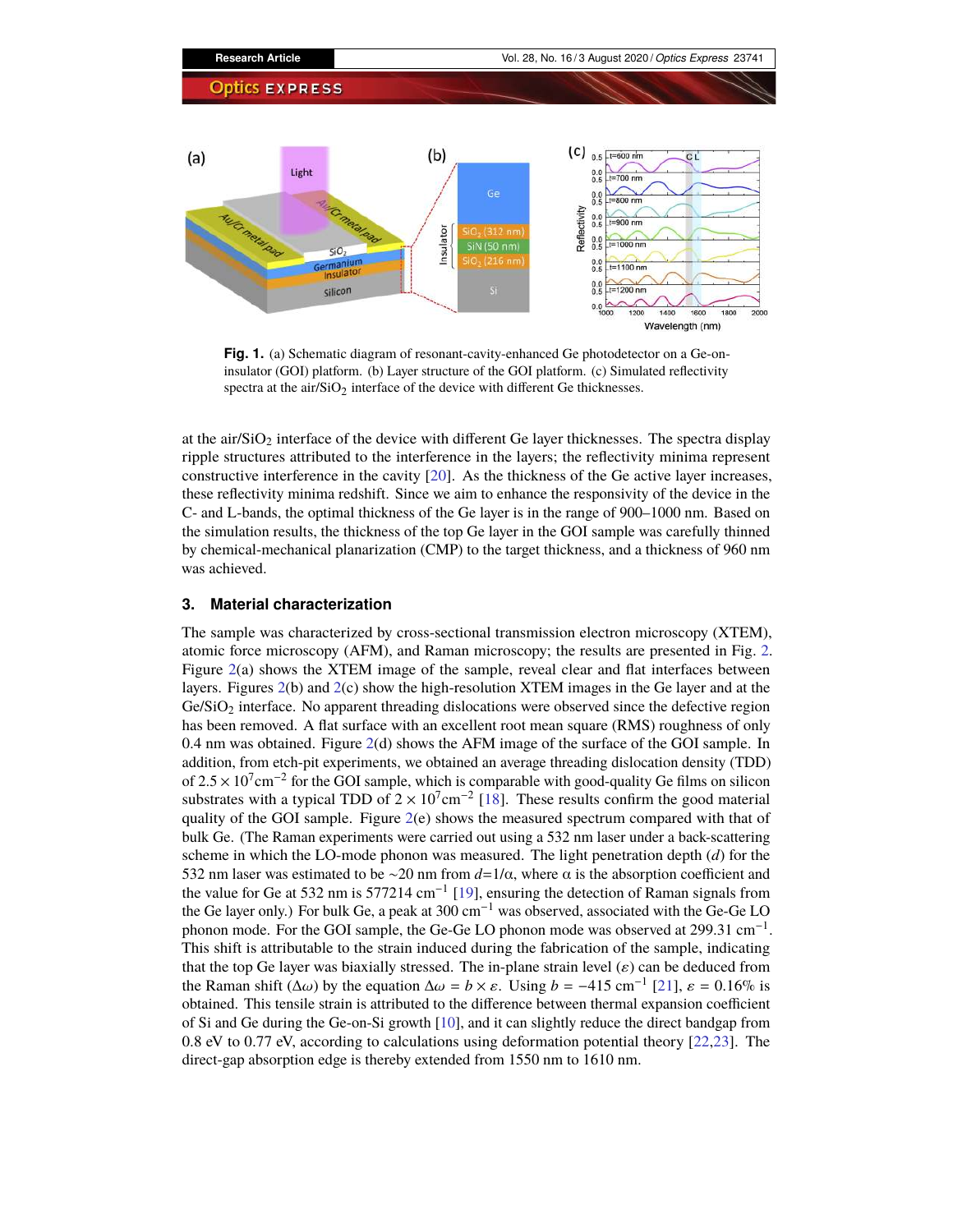

**Fig. 2.** Material characterization results of the Ge-on-insulator (GOI) sample. (a) Crosssectional transmission electron microscopy (XTEM) image. High-resolution XTEM images in (b) the Ge layer and (c) at the  $Ge/SiO<sub>2</sub>$  interface. (d) Atomic force microscopy image, showing a low surface roughness. (d) Raman spectrum compared with that of bulk Ge.

# **4. Characterization of GOI photodetectors**

The sample was fabricated into PDs using CMOS-compatible processing. A square mesa with a width of 1000  $\mu$ m was defined using optical lithography with reactive ion etching (RIE) techniques. A 180-nm-thick SiO<sub>2</sub> passivation layer was then deposited using an e-beam evaporator. Contact windows were created using wet-etching techniques with a buffered oxide etch (BOE) etcher that provided excellent etching selectivity between SiO<sub>2</sub> and Ge. Finally, rectangular Au/Cr metal pads with a thickness of 200/20 nm were deposited and patterned using an e-beam evaporation together with lift-off techniques. A top-view scanning electron microscope (SEM) image of the fabricated device is shown in the inset of Fig. 3. Figure 3 shows the room-temperature current-voltage (*I-V*) characteristics of a fabricated GOI PD measured using a Keithley 2400 sourcemeter, both in a dark environment and when illuminated by a 1550-nm laser beam having an optical power of 0.77 mW. For the dark current, a linear *I-V* relationship was found, revealing good Ohmic contact between the metal and the semiconductor without any thermal annealing steps. In addition, symmetrical *I-V* characteristics were obtained under forward- and reverse-bias because of the symmetrical electrode design. From the slope of the *I-V* curve, the dark resistance was found to be 31.87 kΩ. When the PD was illuminated, the *I-V* curve remained linear, and the current significantly increased because of the photo-generated carriers. These results provide clear evidence for photodetection.

Figures 4(a) and 4(b) shows the room-temperature reflectivity at the top surface and optical responsivity spectra of the GOI PD with different applied bias voltages, measured using Fourier transform infrared spectroscopy and calibrated using a commercial extended InGaAs PD (Thorlabs DET10D2). The reflectivity spectrum exhibits oscillation features with minima located at 1380 nm and 1625 nm with a free spectrum range of ∼245 nm, confirming the optical cavity effect. In contrast to the smooth responsivity spectra of conventional Ge PD without a cavity [10,16], the responsivity spectra of our device show two peaks at 1370 nm and 1561 nm. The former matches the position of the reflectivity minimum at 1380 nm very well. For the responsivity peak at 1561 nm, the position does not match the reflectivity minimum at 1625 nm. This observation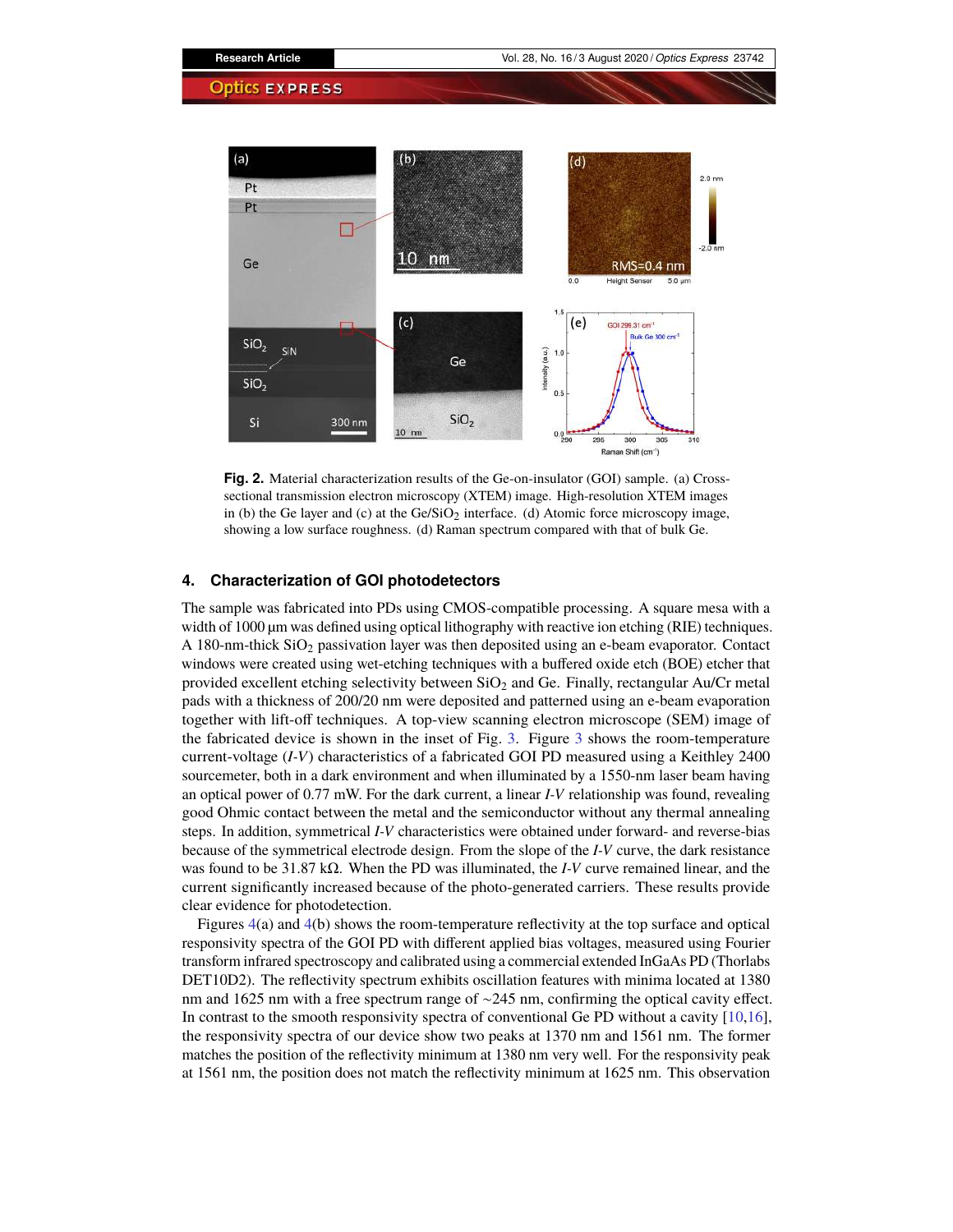

**Fig. 3.** Current-voltage characteristics of the Ge-on-insulator resonant-cavity-enhanced photodetector in a dark environment (blue dashed line) and with 1550 nm, 0.77 mW illumination (red solid line). The inset shows a scanning electron microscope (SEM) image of the fabricated device.

is attributed to that fact that the resonant wavelength lies on the falling edge of the absorption coefficient spectrum, as shown in Fig. 4(c). As the responsivity is a function of reflectivity and absorption coefficient, the responsivity peak occurs at a smaller wavelength than the reflectivity peak. At resonant condition, the reduced reflectivity suggests that more photons enter the device and are absorbed by the Ge active layer then transferred to photocurrents. As the applied bias



**Fig. 4.** Measured (a) reflectivity and (b) responsivity spectra of the GOI PD with different applied bias voltages at room temperature. (c) Schematic plot of reflectivity, absorption coefficient, and responsivity spectra near the direct-gap absorption edge. (d) Measured responsivity at 1550 nm as a function of applied bias voltage.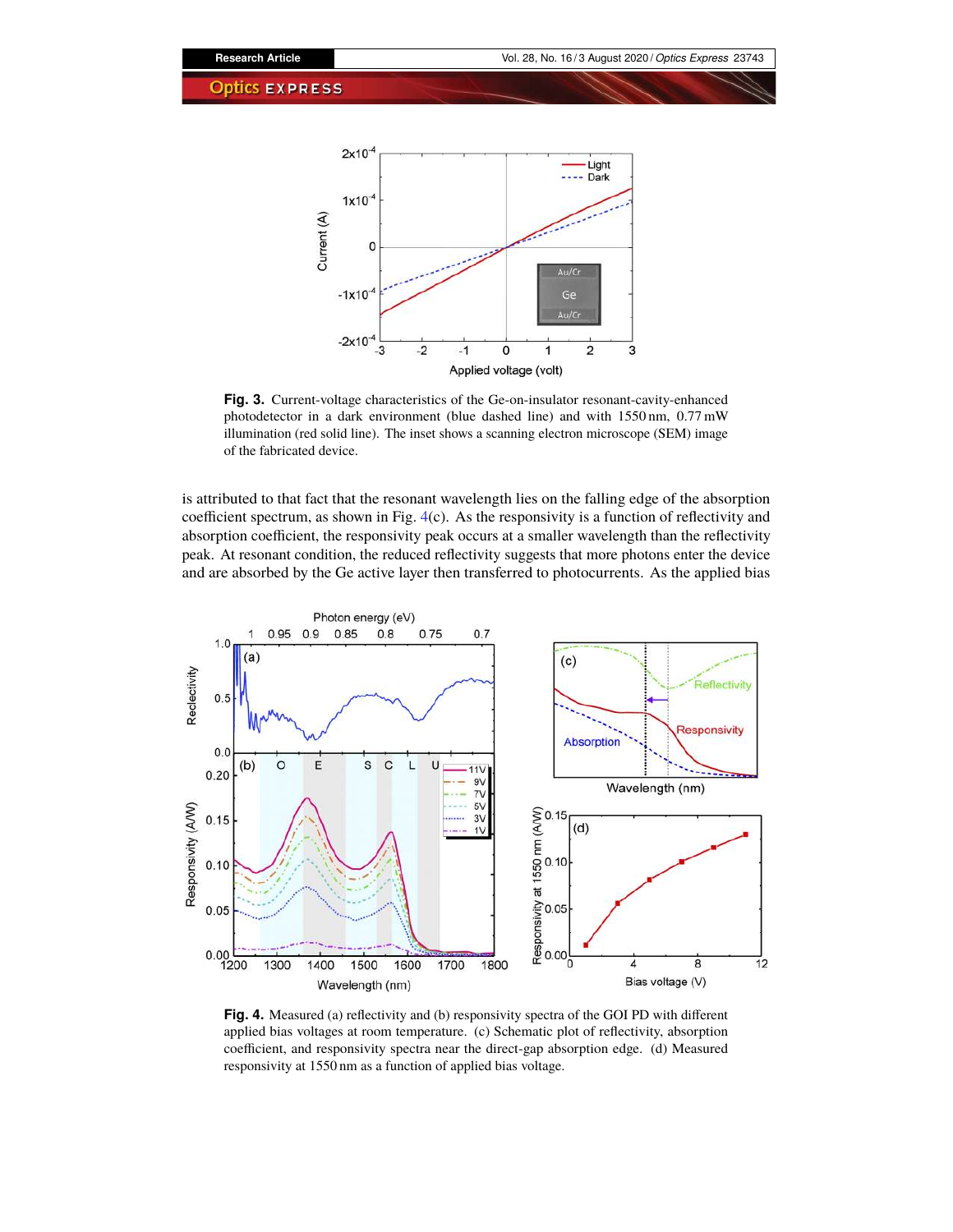voltage rises, the responsivity significantly increases. Figure  $4(d)$  shows the responsivity at 1550 nm as a function of the applied bias voltage, showing that the responsivity increases with increasing bias voltage, but tends to saturate when the applied voltage is high. This observation is attributed to the stronger electric field in the device that enhances the carrier collection efficiency. In particular, a resonant peak is found at 1561 nm, indicating that responsivity in the telecommunication C-band is significantly enhanced. As the wavelength increases further, the responsivity decreases, and becomes small at 1621 nm. These results suggest that the photodetection range of our device entirely covers the telecommunication O-, E-, S-, C-, and L-bands. Beyond 1621 nm, the responsivity becomes small, since only inefficient indirect interband transitions provide optical absorption. These results demonstrate the effectiveness of combining tensile strain with a resonance cavity in a high-quality GOI platform for enhancing the optical responsivity of a Ge PD. We anticipate that the resonant wavelength of the cavity can also be widely varied by engineering the cavity length (the thickness of the Ge active layer, as shown in Fig. 1(c)) to amplify the optical responsivity at other wavelengths of interest. It is noted that the responsivity values are not higher than the reported values in Ge PDs [5,10,11], which can be attributed to the device structure and the thickness of the Ge active layer. We believe that further optimization of the device structures could also enhance the device performance.

## **5. Numerical simulations and discussion**

To gain a deeper understanding of the resonant-cavity-enhanced responsivity in the Ge PD on GOI, theoretical analysis was performed on the responsivity. We start with the calculation of the strained bandgap energies and absorption coefficient. The strained bandgap energies were calculated using deformation potential theory [22,23], and the strained band structures were calculated using a multi-band **k**·**p** method taking into account the band nonparabolicity effect [23,24]. The direct-gap absorption coefficient was then calculated using Fermi's golden rule with a Lorentzian lineshape [23–25]:

$$
\alpha(\hbar\omega) = \frac{\pi\hbar e^2}{n_r c \epsilon_0 m_0^2 \hbar \omega} \sum_m \int \frac{2d\mathbf{k}}{(2\pi)^3} |\hat{e} \cdot p_{CV}|^2 \times \frac{\gamma/(2\pi)}{[E_{CT}(\mathbf{k}) - E_m(\mathbf{k}) - \hbar \omega]^2 + (\gamma/2)^2} \tag{1}
$$

where  $n_r$  is the refractive index,  $c$  is the speed of light in free space,  $e$  is the electronic charge,  $\hbar$ is the reduced Planck's constant,  $m_0$  is the free electron mass,  $\varepsilon_0$  is the free-space permittivity, ω is the angular frequency of incident light,  $|\hat{\mathbf{e}} \cdot p_{CV}|^2 = m_0 E_p/6$  is the momentum matrix with *E*<sub>p</sub> being the photon energy,  $\gamma$  is the full-width-at-half-maximum (FWHM) of the Lorentzian lineshape ( $\gamma = 15$  meV is used), and  $E_{\text{CT}}(\mathbf{k})$  and  $E_m(\mathbf{k})$  are the electron and hole energies in the direct conduction band and valence band, respectively, with *m* indicating the heavy-hole (HH) and light-hole (LH) bands. Here interband transitions from the HH band to the Γ-conduction band (HH→cΓ) and from the LH band to the Γ-conduction band (LH→cΓ) are considered. Here the absorption coefficient due to indirect-gap interband transitions is neglected because it is much smaller than the direct-gap absorption.

Figure 5(a) shows the schematic band structure for 0.16% tensile-strained Ge at *T*=300K. For bulk Ge, the direct bandgap is 0.8 eV. When a 0.16% tensile strain is present, the direct conduction band and valence band edges are shifted, and the LH band is pushed above the HH band, so the LH→cΓ transition energy defines the direct-gap absorption edge. The calculated HH→cΓ transition and LH→cΓ transition energies are 787 meV and 770 meV, respectively. Figure 5(b) shows the calculated direct-gap absorption spectra for bulk Ge and 0.16% tensile-strained Ge at *T*=300K. The direct-gap absorption edge, defined by the LH→cΓ transition energy, is shifted to 1610 nm, which is in good agreement with the experimental results. With the shift of direct-gap absorption edge, the optical absorption coefficient for 0.16% tensile-strained Ge is enhanced compared to that of bulk Ge, which can improve the optical responsivity.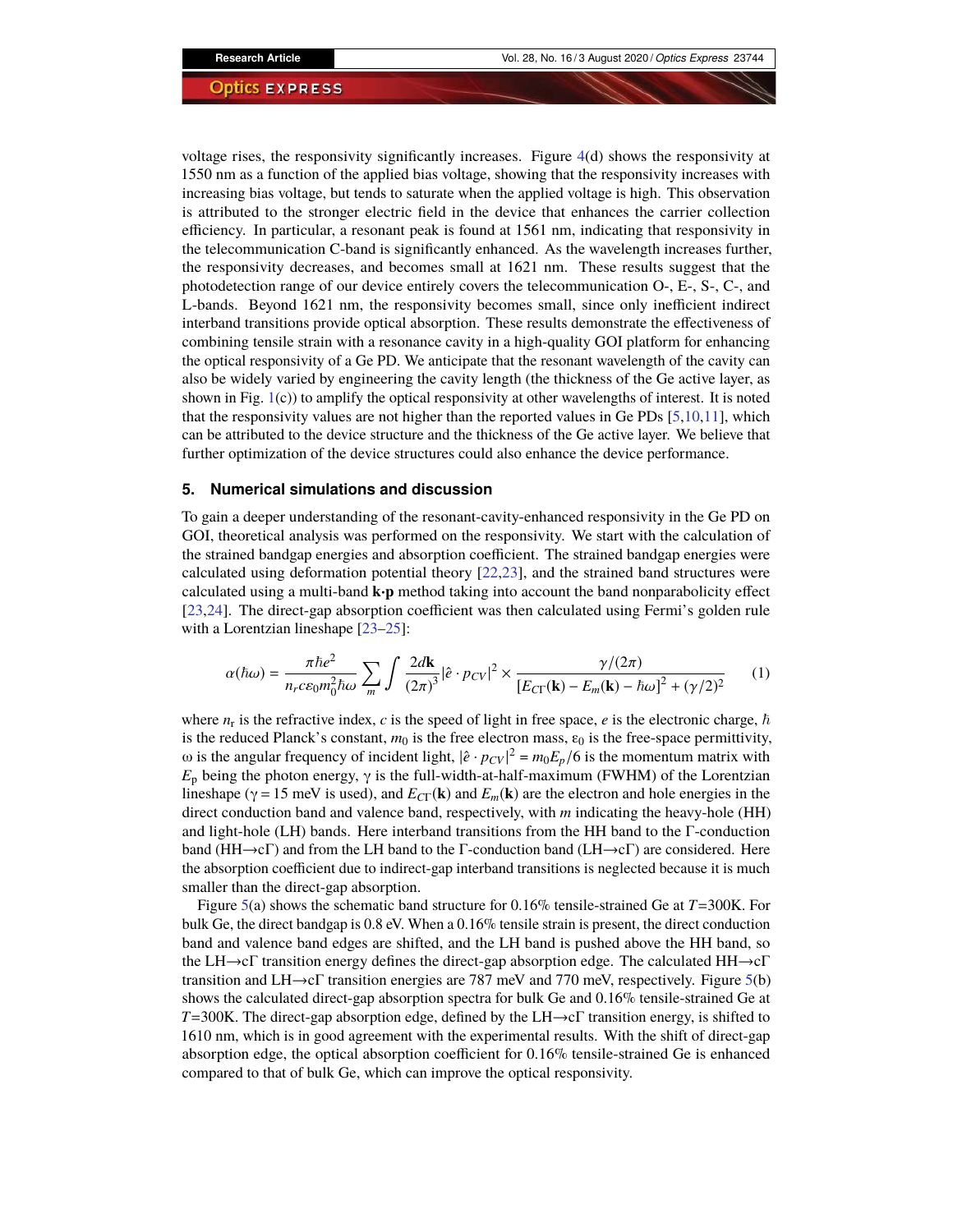

**Fig. 5.** (a) Schematic band structure for 0.16% tensile-strained Ge. (b) Calculated absorption spectra for bulk Ge and  $0.16\%$  tensile-strained Ge at  $T = 300$  K. The inset shows the optical absorption spectra for HH→cΓ and LH→cΓ interband transitions and their superposition for 0.16% tensile-strain Ge.

After the absorption coefficient was calculated, we investigated the resonant-cavity-enhanced responsivity of the GOI PD. Here we theoretically compare the responsivity of the GOI PD (with cavity) with that of the Ge-on-Si PD (without cavity) with a 960-nm-thick, 0.16% tensile-strained Ge active layer to show the enhancement in responsivity. FEM simulations were performed using a plane wave as the light source. In the simulation, the absorption coefficient of the Ge active layer is taken from Fig. 5(b) and the wavelength-dependent refractive indices of the materials are taken from Ref. [19]. The field distributions in the structures and the reflectivity, transmissivity, and optical absorption of the Ge active layer were then calculated. Assuming an internal quantum efficiency of unity, we then calculated the optical responsivity from the optical absorption within the Ge active layer. Figures  $6(a)$  and  $6(b)$  shows the calculated reflectivity at the air/SiO<sub>2</sub> interface and responsivity spectra for Ge-on-Si and GOI PD structures, respectively. For the Ge-on-Si structure, the reflectivity spectrum exhibits slight oscillation features due to the interference in the layers. The responsivity decreases with increasing wavelength, and becomes very small near 1610 nm, corresponding to the direct-gap absorption edge of the 0.16% tensile-strained Ge active layer. On the other hand, for the GOI PD, the reflectivity spectrum shows stronger oscillation structures than that of the Ge-on-Si structure in which the reflectivity minima represent the resonant conditions. Two reflectivity minima were found at 1370 nm and 1590 nm, which are in good agreement with the experimental results as shown in Fig. 3(a). The discrepancy may arise from the refractive indices of the materials used in the simulations. In addition, the reflectivity of the GOI PD at resonant conditions is smaller than that of the Ge-on-Si structure, indicating that less light is reflected by the structure and more light can enter the GOI PD. As a result, the responsivity of the GOI PD is significantly larger than that of the Ge-on-Si PD at resonant conditions, as shown in Fig. 6(b). The inset in Fig. 6(b) shows the calculated enhancement factor for responsivity in the telecommunication C- and L bands, which is defined as the ratio of the responsivity of the GOI PD to that of the Ge-on-Si PD. The responsivity can be enhanced up to a factor of 171% for the GOI PD in the spectral range, showing the effectiveness of using a resonant cavity to enhance the responsivity. To further confirm the resonant-cavity effect, Figs. 6(c) and 6(d) shows the simulated optical field for GOI and Ge-on-Si PD structures, respectively, at resonant conditions (1590 nm). For the Ge-on-Si PD structure, as shown in Fig. 6(c), despite strong reflection of the incident light at the air/ $SiO<sub>2</sub>$  interface, a certain amount of light can enter the structures. However, the small contrast in refractive index between Ge (*n*∼4.2) and Si (*n*∼3.45) cannot provide effective optical confinement for the light, resulting in weak light intensity in the Ge active layer. On the other hand, for the GOI PD structure, as shown in Fig. 6(d), a significant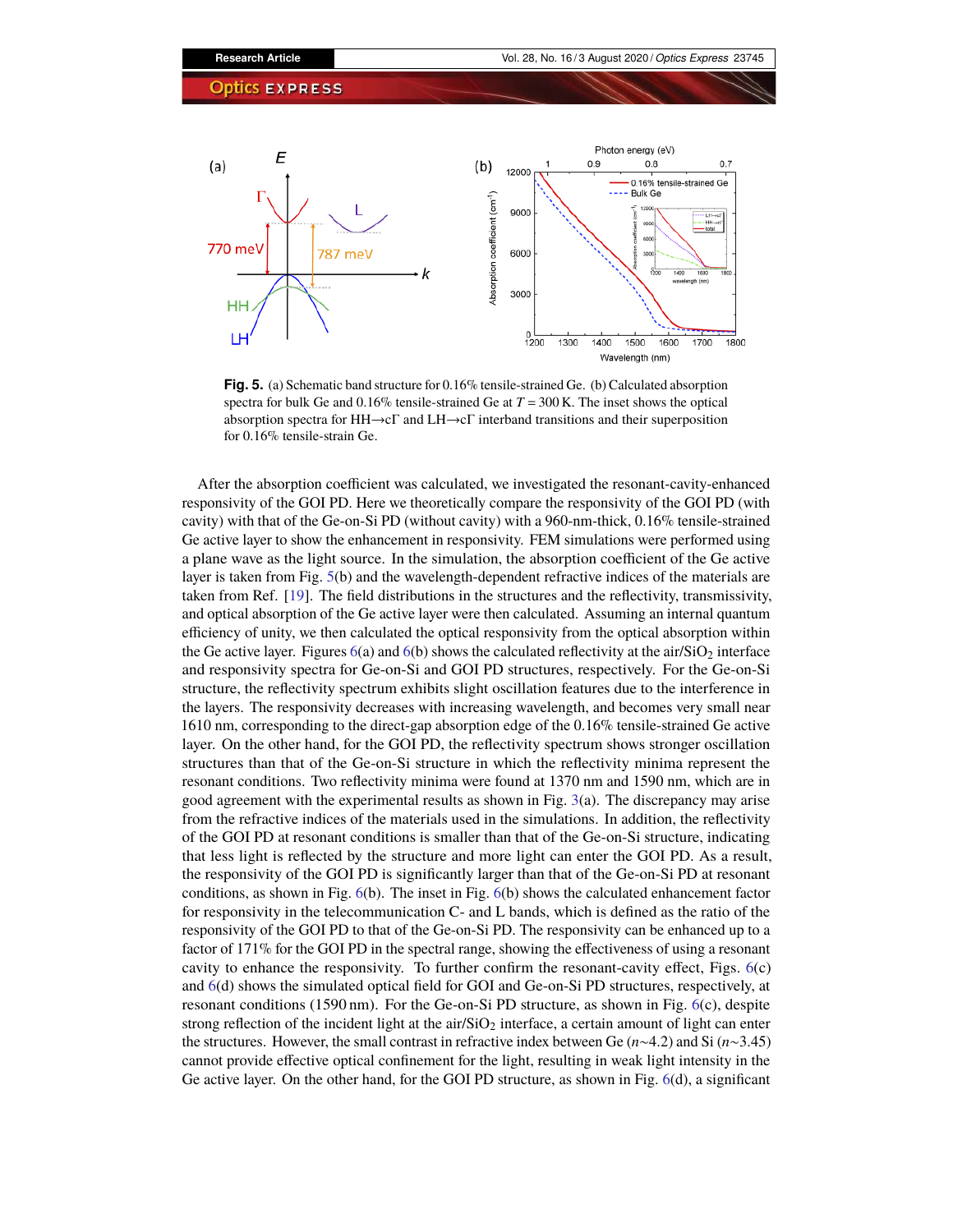amount of light can enter the Ge active layer due to the lower reflectivity at resonant conditions. In addition, the light propagating in the Ge active layer can experience strong reflection at the air/SiO<sup>2</sup> and insulator/Si interfaces because of the high refractive contrast between Ge (*n*∼4.2) and SiO<sup>2</sup> (*n*∼1.45), developing a clear standing wave pattern to enhance the light intensity in the Ge active layer. The squared electric field in the Ge active layer for the GOI structure is significantly larger than that for the Ge-on-Si structure by a factor of 187% at resonant conditions (1590 nm), confirming better optical confinement in the GOI structure. These results suggest that the resonant-cavity effect significantly enhances the optical responsivity to enable sensitive photodetection in the telecommunication C- and L-bands. Given their extended photodetection range, enhanced optical responsivity, and CMOS-compatibility, we conclude that Ge PDs on GOI platforms are promising candidates for efficient optical receivers for telecommunication applications.



**Fig. 6.** (a) Calculated reflectivity and (b) calculated responsivity spectra for Ge-on-insulator (GOI) and Ge-on-Si photodetectors (PDs) at  $T = 300$  K. The inset shows the responsivity enhancement factor for the GOI PD. Simulated optical field distribution of the (c) Ge-on-Si and (d) GOI PD structures at 1590 nm. The thickness of the Ge layer is fixed to 960 nm.

# **6. Conclusion**

In conclusion, we have successfully demonstrated resonant-cavity-enhanced Ge photoconductors on a GOI platform. The high-quality top Ge layer is the active layer. Tensile strain can extend the photodetection range, and the resonant cavity created utilizing the insulator layer and the deposited  $SiO<sub>2</sub>$  layer significantly enhances the optical responsivity, enabling effective photodetection in the entire telecommunication C-band and L-band. This letter presents a new Ge photodetector integrable with Ge-based electronic-photonic integrated circuits for telecommunication applications.

# **Funding**

Ministry of Science and Technology, Taiwan (MOST 108-2221-E-194-055, MOST 109-2636-E-194-002); Ministry of Education of Taiwan; National Research Foundation Singapore Competitive Research Programme (NRF–CRP19–2017–01).